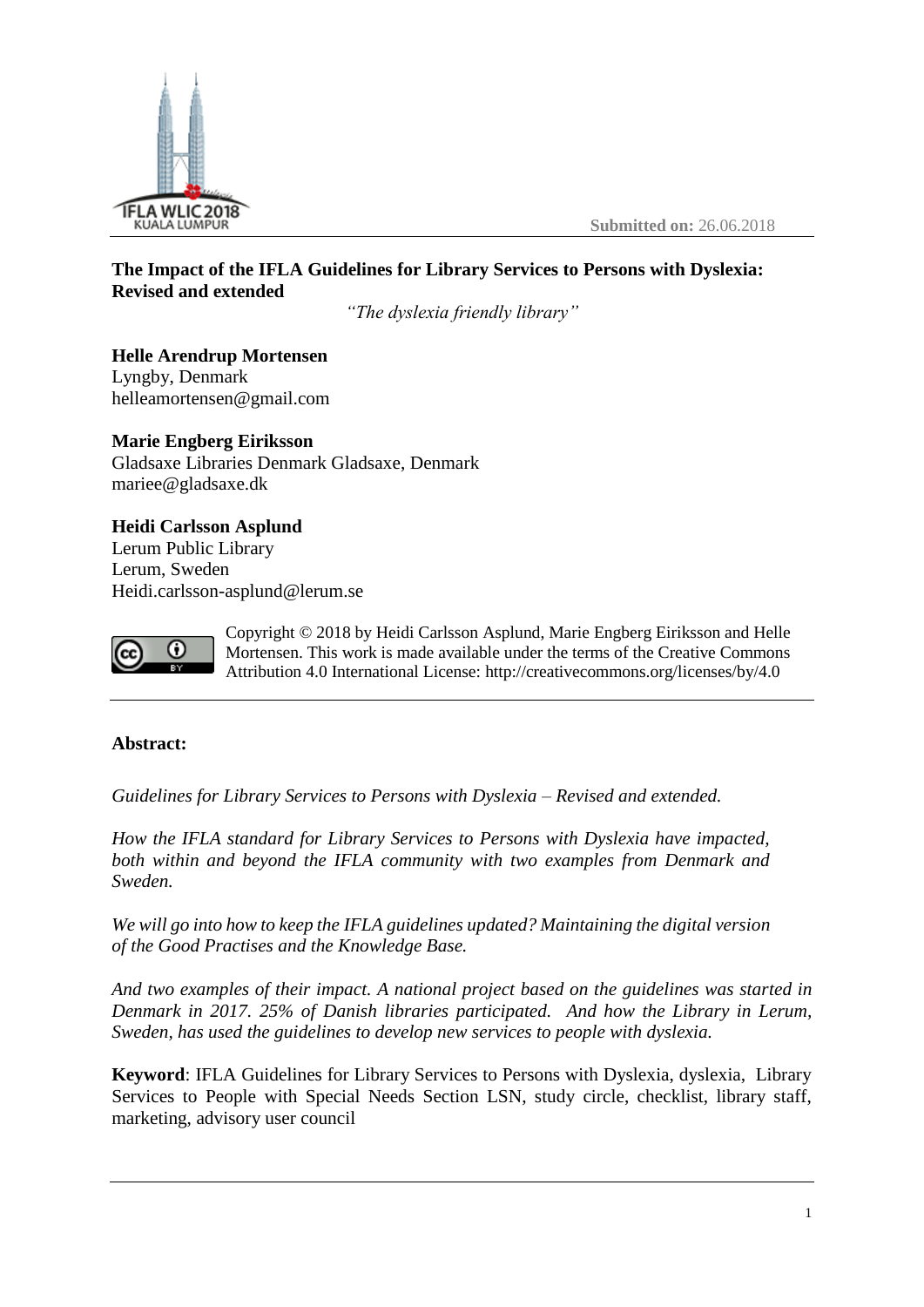### **How to keep the guidelines updated**?

Maintaining the digital version of the Good Practices and the Knowledge Base.

Library Services to People with Special Needs (LSN) and Libraries Serving Persons with Print Disabilities (LPD) worked together to revise and enlarge the former guidelines. The aim was to create a document that could be consulted by professionals in the library world and a document that could be used by library staff to find ideas, examples and suggestions on how to recognize library users with dyslexia, how to approach them and how to improve library services accordingly. The guidelines also provide a checklist of tips and ideas, an overview of good practices and a knowledge base.

One of the challenges of the printed guidelines are to keep them updated – as soon as they are published some of the information will be outdated. Therefore, the Good Practices and Knowledge Base are updated regularly and made accessible on the LSN webpage (https://www.ifla.org/publications/node/9457?og=50). Once a year library staff and other professionals within the dyslexia area are encouraged to share new information. We welcome good practices from all over the world and incorporate ideas, links, projects and new knowledge in the next update of the guidelines. Social medias are one of the means to achieve this as well as personal contacts, and the IFLA-List.

In the same process all links are checked, and outdated information deleted. We will now give two examples of how the guidelines were used in Denmark and Sweden

### **National impact - Denmark**

In 2017 a grant was given by the Danish ministry of culture and castles, to better the Library services to people with dyslexia. The project runs in 2017 and 2018. 25% of Danish libraries is participating in the project.

The project centers around the 3 main points of the guidelines, Space & presentation, Library staff & partnerships and Marketing.

The participating libraries gets a kit containing of instructions for making the space more accessible to people with dyslexia, a graphic kit containing posters, content for infoboards, postcards and graphic files to use on websites and social media. The whole staff in each library participates in a workshop, about the difficulties that people with dyslexia and how to make it easier for people with dyslexia to use the library.

In addition to the guidelines, each library has conducted interviews with local library user with dyslexia, to find out what areas in their library is especially difficult. In addition, the staff of each library has participated in a survey about what tools and information they feel they need to give better service.

## **Local impact – Lerum Sweden**

Based on the guidelines the library in Lerum has begun its development to a "dyslexia friendly library".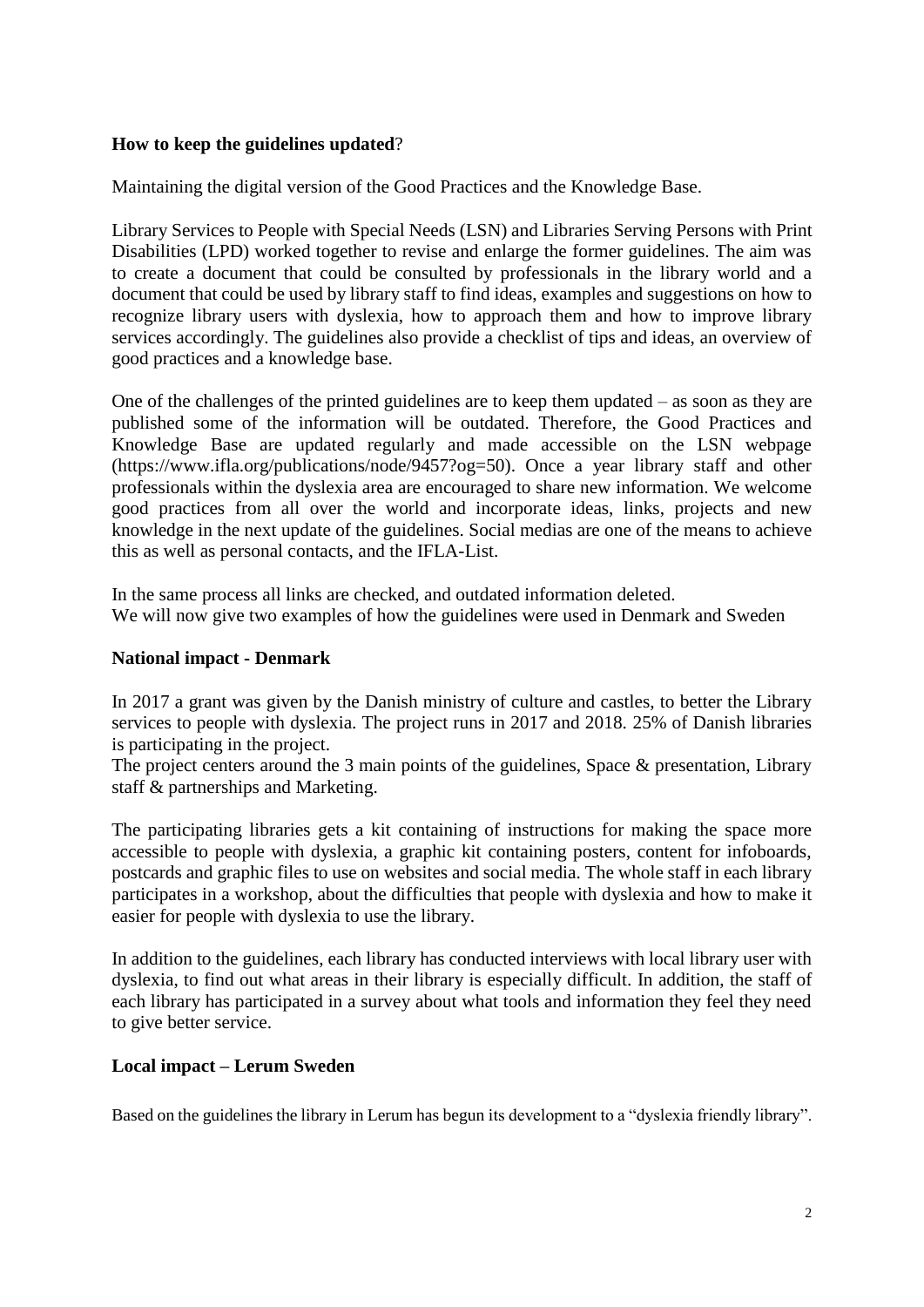#### Library staff & Partnership.

There will be no dyslexia friendly library without all the staff being involved and well educated. Both about what dyslexia is and also what the library can offer. Some of the staff makes a special team to support users with dyslexia.

A special service "Your personal librarian" makes it easier for the customers to use the library. They have a well-known person contact.

Good partnership is necessary to maintain. Partners can be dyslexia associations, special education teachers, employment agency, the users themselves just to mention some.

#### Space & Presentation

In Lerum library there is a special section " To Read in Different Ways" where all adapted media such as Easy-to -read, books with large print, talking books, Braille and material about dyslexia are collected. This section is for adults. Customers don`t have to search in the hole library to find their material. In that section dyslexia lectures and Dyslexia Drop in! are arranged.

The information desk is close to the section "To Read in Different Way". The library webpage presents what to do and what to find in the library for persons with disabilities.

#### Marketing

The library is often perceived as a scary place with all the books, words and problems finding the desired book. That might be one of the reasons why persons with dyslexia not are the most common visitors. Therefore it´s important to go outside the library to talk about the service and make invitations to the library. In all contexts there are persons with dyslexia.

I will provide many examples of arrangement in the library. Together with the adult educational association study circles are organized for parents about helping and supporting their children with dyslexia. Reading – dog is a popular event for children with dyslexia. It it easy and relaxing to read to a dog. Regularly Technique Drop-in and Dyslexia Drop-in arranged without pre-registration. During the European Dyslexia Week the library have a great program. Lecturer are invited to talk in different subjects around dyslexia.

It is always important to know what opinion persons with dyslexia have about the library. An advisory user council have been organised for discussions, planning, experience and "give and take" meetings. The council also plan the European Dyslexia Week along with the library.

Leaflets, posters and all other printed information must be designed in a readable way.

### **The Guidelines**

### **How to keep the guidelines updated**?

Maintaining the digital version of the Good Practices and the Knowledge Base.

Library Services to People with Special Needs (LSN) and Libraries Serving Persons with Print Disabilities (LPD) worked together to revise and enlarge the former guidelines. The aim was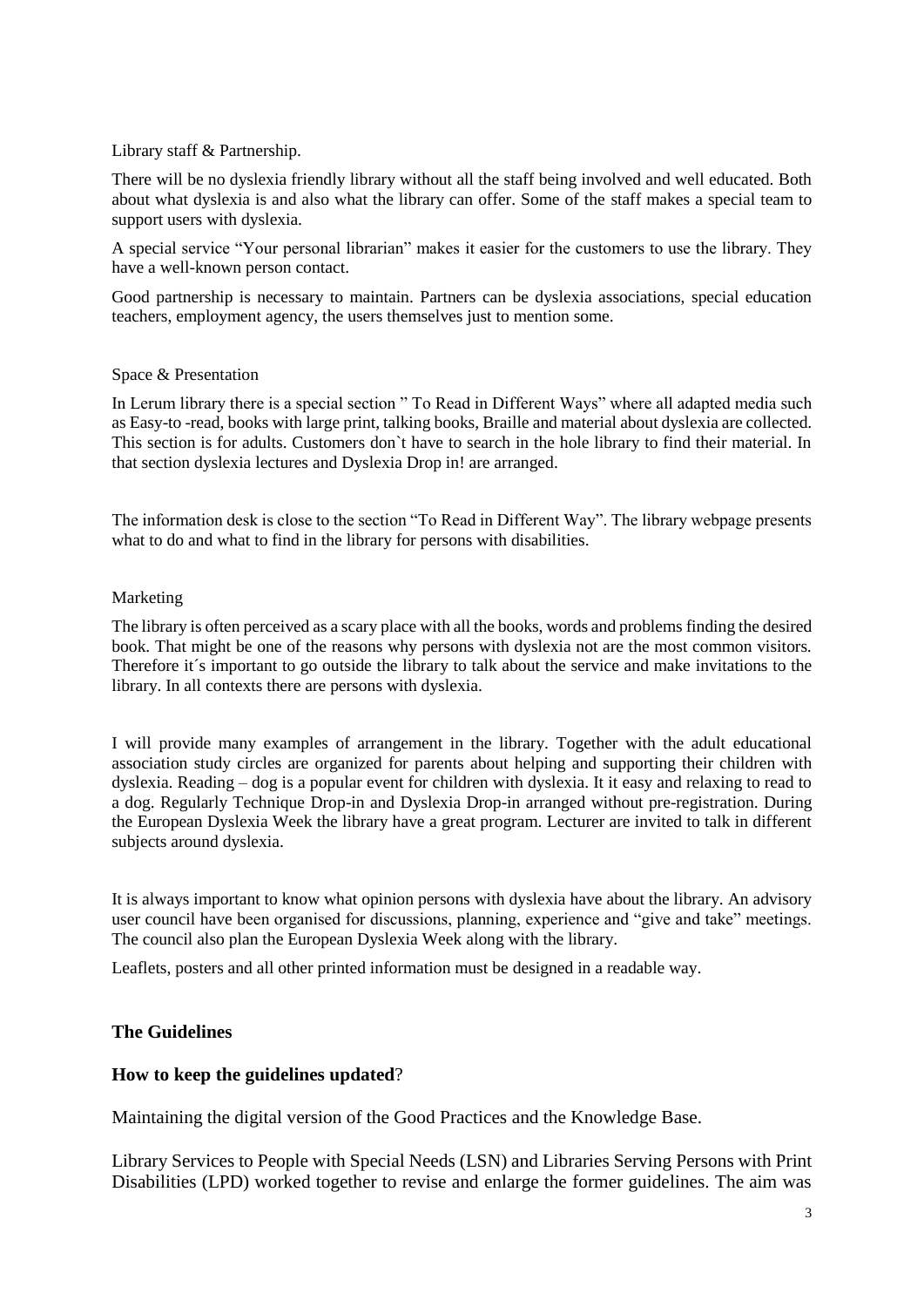to create a document that could be consulted by professionals in the library world and a document that could be used by library staff to find ideas, examples and suggestions on how to recognize library users with dyslexia, how to approach them and how to improve library services accordingly.

The guidelines also provide a checklist of tips and ideas, an overview of good practices and a knowledge base.

The checklist is an infographic list of useful topics. For translation to other languages ask LSN for an open file. It is possible to add local information to the checklist.

The Good Practices contain a list of several public and specialized libraries from several countries. The aim of the examples is not to be complete but to inspire.

The Knowledge Base is a small list of reliable and objective sources containing background information.

One of the challenges of the printed guidelines are to keep them updated – as soon as they are published some of the information will be outdated. Therefore, the Good Practices and Knowledge Base are updated regularly and made accessible on the LSN webpage (https://www.ifla.org/publications/node/9457?og=50). Once a year library staff and other professionals within the dyslexia area are encouraged to share new information. We welcome good practices from all over the world and incorporate ideas, links, projects and new knowledge in the next update of the guidelines. Social medias are one of the means to achieve this as well as personal contacts, IFLA sections and divisions, and the IFLA-List. In the same process all links are checked, and outdated information deleted.

The annual updating is also a valuable opportunity to draw attention to the Dyslexia Guidelines and the Checklist as well as the Good Practices and the Knowledge Base.

The guidelines have been translated into English, Spanish, Danish, Dutch, Norwegian and Swedish and the

The checklist has been translated into English, Spanish, Danish, French, Dutch, Norwegian, Swedish, Japanese and Chinese.

You can download the publications here:

<https://www.ifla.org/publications/node/9457?og=50>

Please share your great ideas with us. We welcome best practices from all over the world. Stay in touch with us and we will incorporate ideas, links, projects and new knowledge in the next update of the Knowledge Base and Good Practices.

You will find all the information you need here:

<https://www.ifla.org/publications/node/9457?og=50>

### **National Impact**

### **Marie Engberg Eiriksson**

Standing Committee member IFLA section for Library Services to People with Special Needs

### **Make it easier – Making Libraries Accessible for People with Dyslexia – a national project**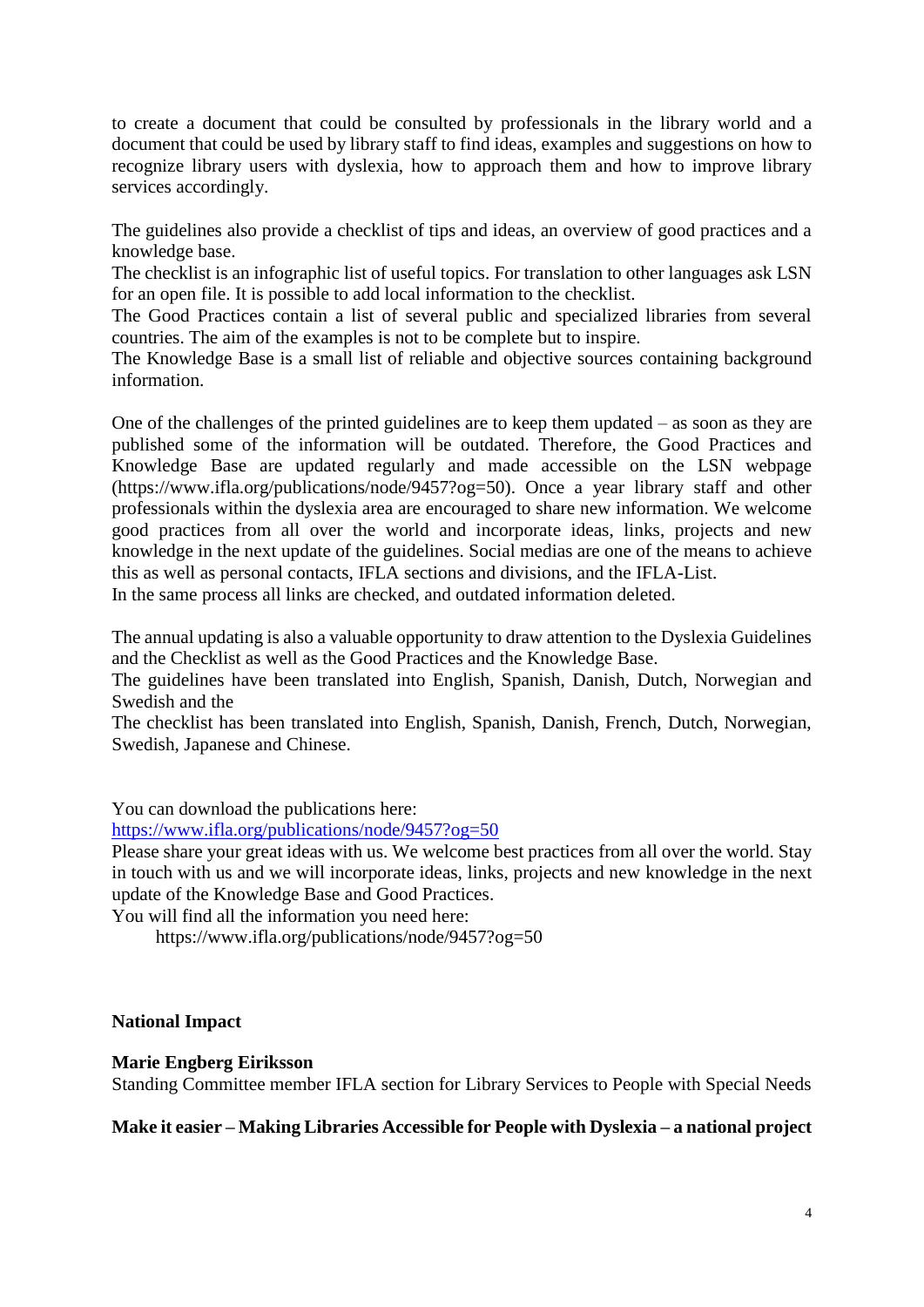This project is based on the 2014 updated IFLA guidelines Library Services to People with Dyslexia. After having spent 2 years trying to promote the Guidelines to libraries in Denmark, but finding that very few librarians had read the guidelines and those that had, had implemented very little of the recommendations. Gladsaxe Public Libraries and the Regional Library of Vejle applied in 2017 for a grant, to make 10 libraries in 10 municipalities more dyslexia friendly.

The project cooperates with 10 public libraries, the Danish Dyslexia Association, The Danish Library Association, providers of Easy to read materials, lobby organisations, The Danish Easy to read News media and several local organisations.

In cooperation with the Danish Dyslexia Association and the National Library for People with Dyslexia a kit was created to be tested in 5 libraries in fall of 2017. The kit is based on the IFLA Guidelines for library services for people with dyslexia. True to the guidelines, we wanted to get input from people with dyslexia, about their preferences and reasons for using or not using the library or library services.

The staff in the 10 libraries interviewed local people with dyslexia walking through the library. The users gave input on wayfinding and signing, selection of materials, the reference interview and several other things. We got valuable input from each library.

The users gave valuable input on placement and selection of materials and also on way to make signage and posters dyslexia friendly.

### **Above all was interaction with the staff**

For almost every user interviewed in the project, one thing was clear: the most important part of the library experience was the interaction with the staff.

Several users stressed, that people with dyslexia are different and might have different preferences in talking about dyslexia and also very different reasons for using the library. For them it was crucial that the staff be sensitive to the subject and to each users' preference.

One user described how she would wait for someone to be at the front desk who "looked patient" og "seemed like they would have time to guide her".

One user told that he would just walk up to the staff and say: I have dyslexia, can you help me with..." and that library staff would sometimes get flustered or confused with his directness.

One user described "not wanting the buffet just a burger", adding that library staff sometimes would scare her away with their enthusiasm.

In addition to the interviews, we did a survey of the needs of the library staff. What areas they felt like they lacked knowledge in and what kinds of tools would be useful for them in a reference situation.

The kit contained:

- Materials for promoting library services to people with dyslexia
- Content for social media and web
- Tools for the staff and instructions for making the library more dyslexia friendly
- A training session for all staff members with role playing and awareness training
- A webinar on different services, apps and programs

In the spring of 2018 the kit was evaluated and adapted and tested in the remaining 5 municipalities.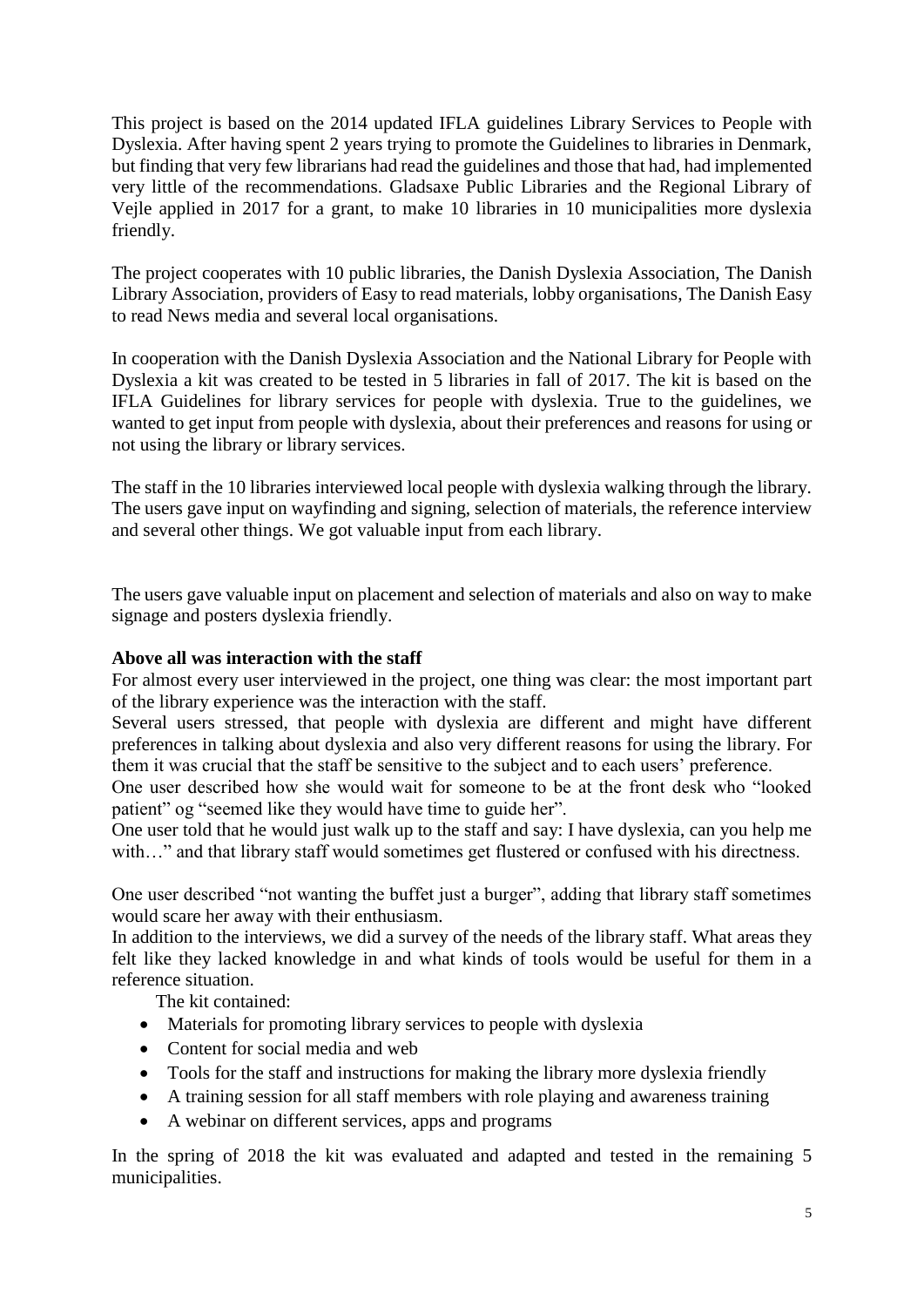# **Results**

All 10 libraries have implemented the kit. Evaluation shows users and staff in the 10 municipalities have been very pleased with the results of the project. The survey of the staff showed an increase in the percentage of staff thinking that they had suitable knowledge and tools to help people with dyslexia after the training.

The materials given to the libraries were hacked and used in different ways and settings. Most notably the 10 libraries have all started including people with dyslexia in the general discussion and development of new services or when making changes like for example new signage, marketing materials, programming etc. Not as projects specifically aimed at people with dyslexia, but as a part of many different library services. In this perspective the project has far exceeded the expectations of the impact.

Several new partners have showed up and wants to participate in the project. Other institutions, persons, projects and organisations.

We now also work with the Danish library e-book providers eReolen, the library e-learning developers e-kurser.nu, the developer of Danish reading and writing software MV Nordic.

The project has been broadened to include 25% of the Danish municipalities in the fall of 2018, and following that to be written in to the contract of the regional libraries as a part of their duties to the ministry of culture, making it possible to expand the project to every library in Denmark.

So far 35% of the Danish municipalities has signed up for participating in the programme, and we are working on a solution to be able to include all interested libraries.

## **Local Impact**

Heidi Carlsson-Asplund Standing committee member of LSN.

## **"The Dyslexia Friendly Library"**

The purpose of this presentation is to demonstrate the practical application of the IFLA Guidelines for Library Services to Persons with Dyslexia relevant to a public library in Sweden. It give examples and show their usefulness and value.

IFLA´s different sections produce valuable guidelines in several subjects. Many of them are unknown to Swedish librarians in general. It is a shame because the guidelines are useful tools in library development work.

The purpose of this presentation is to demonstrate the practical application of the IFLA Guidelines for Library Services to Persons with Dyslexia relevant to a public library in Sweden.

I will give examples from the IFLA Guidelines for Library Services to Persons with Dyslexia and show that they are useful and valuable. They provide help along the way to make your own library easier to use for persons with dyslexia. I use the checklist, the knowledge base, good practices from several libraries and ideas from the guidelines. The checklist are easy to use and follow. I will concentrate on these headlines: Space & Presentation, Library Staff & Partnerships and Marketing all headlines from the checklist.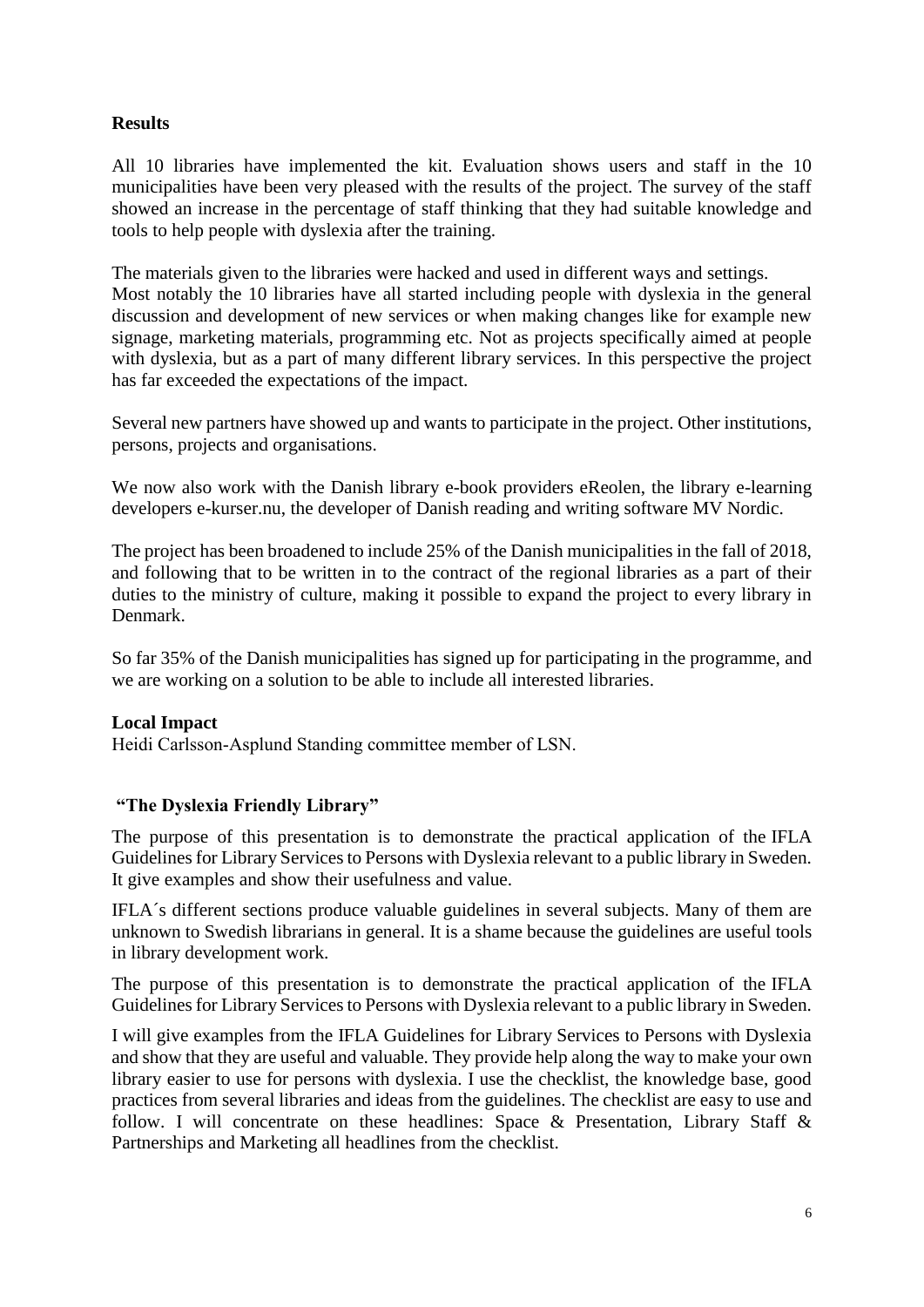Libraries is an arena for democracy, equality, freedom of information, freedom of expression, everyone's access to information, knowledge, education and fictional reading. The library are for everyone, but it is difficult for persons with dyslexia to understand the system of the library and how to use it. There is every reason to work actively for participation, "not to let anyone behind"

The Swedish Library Law prioritizes people with disabilities. Paragraph four in the Library Description (2013: 801) says "The libraries of the public library system shall pay particular attention to persons with disabilities, inter alia by offering literature and technical means to share information, based on their different needs and conditions."

The law and § 4 provide a great deal of support in developing the library in a dyslexia friendly way.

Between 5-8% of the population have dyslexia and 25% of the population in Sweden over the age of 16 can´t understand the content of a newspaper. The reasons for this are many, including socioeconomic reasons not related to dyslexia.

The population in the municipality of Lerum is 40,000. Around 2,800 of them has dyslexia, according to the statistic. A significant amount.

Initially when developing the library you have to seek information on the subject dyslexia. What is written about it? What have others done before? What opinion do people with dyslexia have about how the library will be organized to suit them? As a start, many answers can be found in the guidelines.

These are the questions I began with many years ago in my work as a consultant advisor for library development in the region of Västra Götaland.

When searching on Google suddenly the IFLA Guidelines for Library Services to Persons with Dyslexia appeared. As a consultant advisor I had never before heard of the guidelines. I had not heard of IFLA's Library Services to People with Special Needs Section, LSN. A new world opened.

I want to mention that I lectured for librarians and consulting advisors in Sweden about the guidelines. To make awareness about the existence of the guidelines in several different topics, about IFLA and LSN.

What can your library do to support persons with dyslexia? Below in my presentation I give examples of how we work in Lerum following the guidelines.

### Library staff & Partnership.

There will not be a dyslexia friendly library without all the staff being involved and well educated. Both about what dyslexia is and also what the library can offer. Some of the staff makes a special team for education, discussions and support to users with dyslexia. All the staff have had an education about dyslexia. And it will continue.

A special service "Your Personal Librarian" makes it easier for the customers to use the library. They know who to contact.

Good partnership is necessary to maintain. Partners can be dyslexia associations, special education teachers, employment agency, health care and the users themselves just to mention some.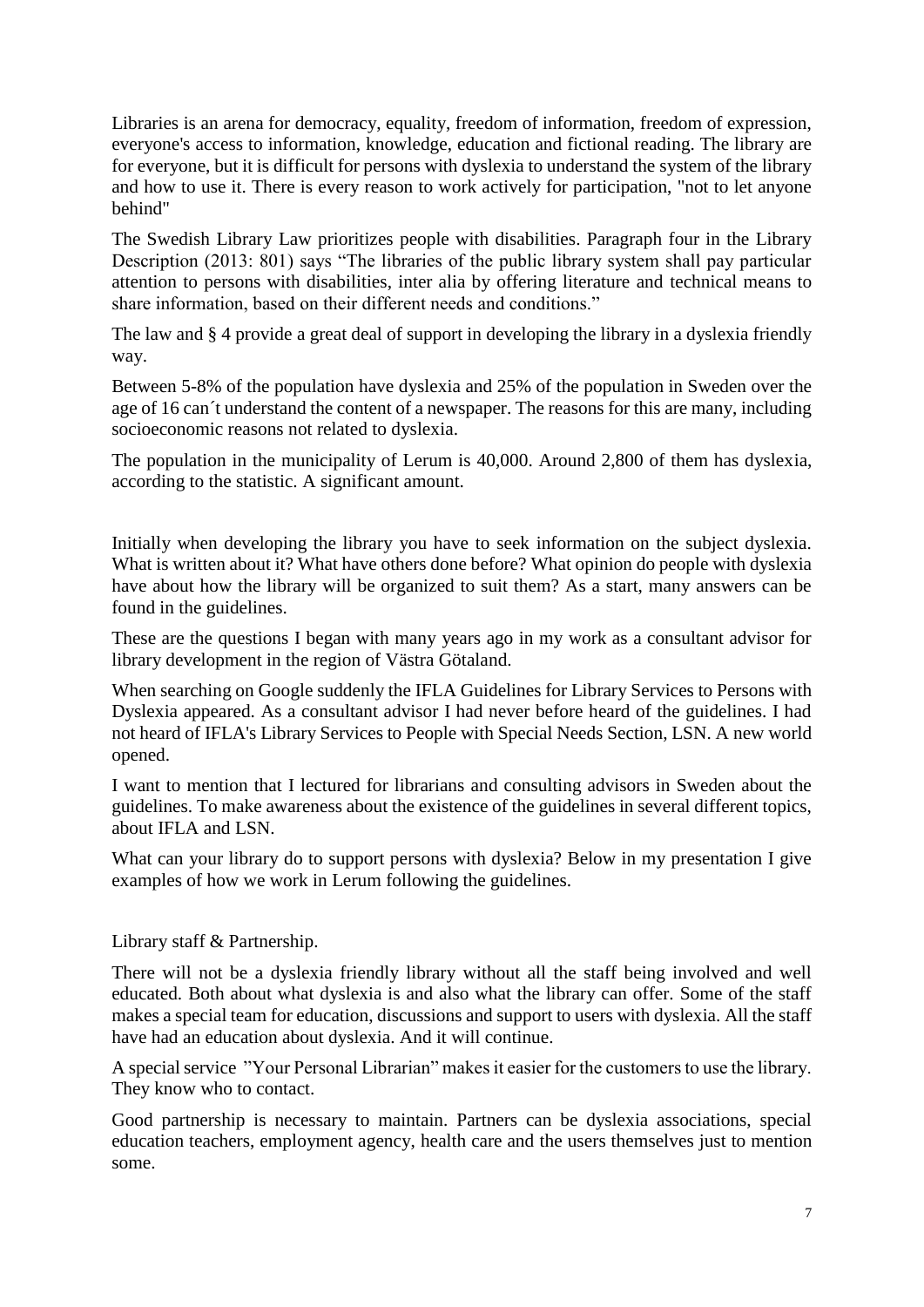Space & Presentation

At Lerum library there is a special department " To Read in Different Ways" where all adapted media such as Easy-to -read, books with large print, talking books, Braille and material about dyslexia are collected. This department is for adults. Customers do not have to search in the whole library to find their material. Dyslexia lectures and Dyslexia Drop in are arranged there.

The information desk is close to the department "To Read in Different Ways".

The library web presents what to do and what to find in the library for persons with disabilities.

# Marketing

The library is often experienced as a scary place with all the books, words and problems finding the desired book. That might be one of the reasons why persons with dyslexia not are the most common visitors. Therefore it is important to go outside the library to talk about the service and make invitations to the library. In all contexts there are persons with dyslexia.

I will provide many examples of arrangement in the library.

- Together with the adult educational association study circles are organized for parents about helping and supporting their children with dyslexia.
- Reading dog is a popular event for children with dyslexia. Reading to a dog is easy and relaxing.
- Regularly Technique Drop-in and Dyslexia Drop-in are arranged without preregistration.
- During the European Dyslexia Week the library have a great program. Lecturer are invited to talk in different subjects around dyslexia.

It is always important to know what opinion persons with dyslexia have about the library.

- An advisory user council have been organised for discussions, planning, experience and "give and take" meetings. The council also plan the European Dyslexia Week along with the library.
- Leaflets, posters and all other printed information must be designed in a readable way. Many instructions can be found in the guidelines.

The library in Lerum has begun its development to a "dyslexia-friendly library". Lot is still to be done, but we are in progress.

## **Conclusion**

The impact of the guidelines proves that there is much to gain with a more conscious political priority of efforts formulated in a national/local policy or strategy for the library.

Reading and literacy is central for the development of the community. A lot of international research shows that being able to read is paramount for the child´s chances in life, and good literacy skills are necessary in a society based on written and multimodal physical and digital text. Language and literacy are developed throughout life and in interaction with other people. The libraries have an important role to play as both supplier of qualitative and varied media and materials but also increasingly as a place for activities and learning opportunities;